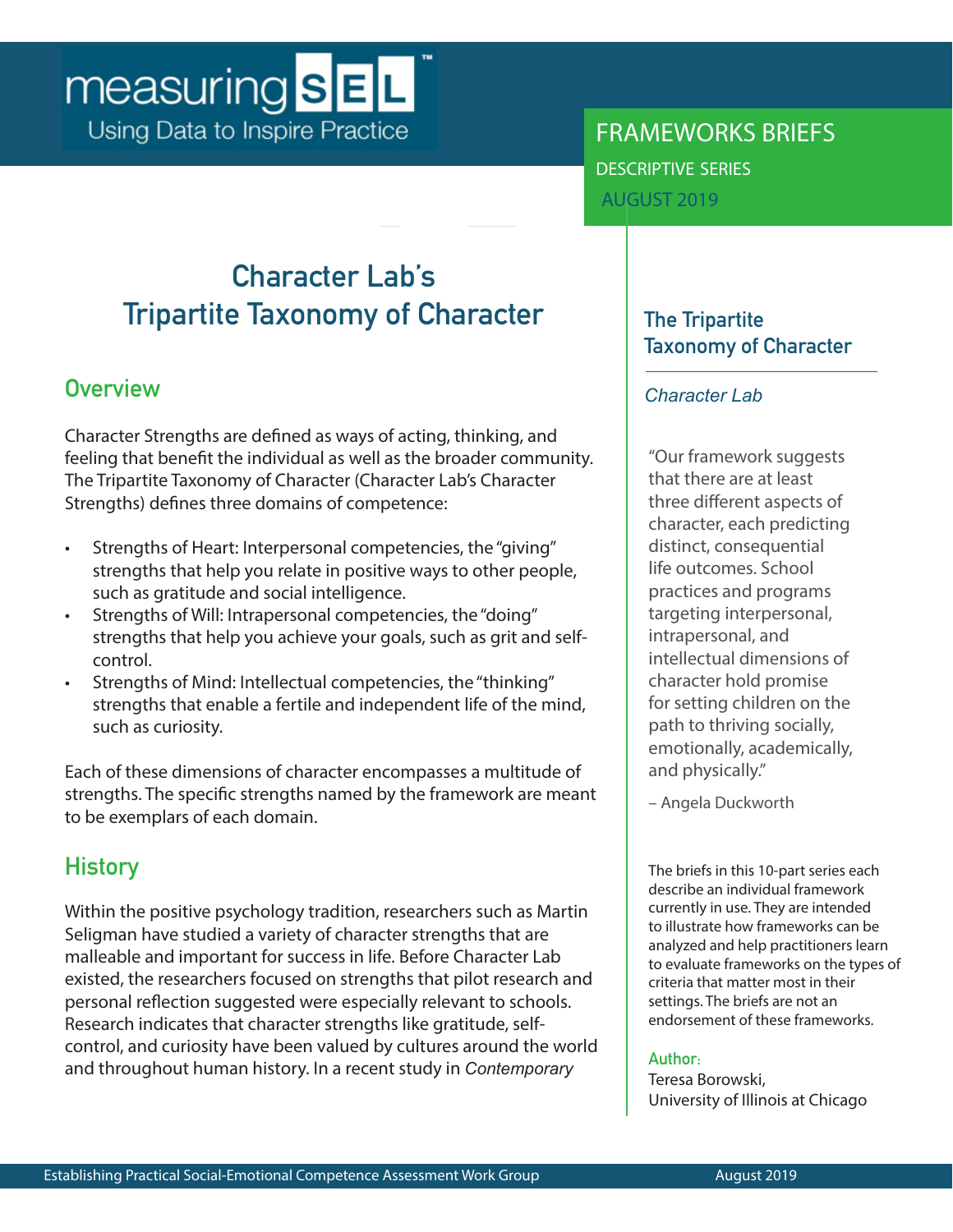Establishing Practical Social-Emotional Competence Assessments Work Group page 2

### *Educational Psychology*, Park and colleagues concluded that these strengths exemplify three very broad families of character: intellectual strengths like curiosity and zest, interpersonal strengths like gratitude and social/ emotional intelligence, and intrapersonal strengths like grit, self-control, optimism, and growth mindset.

The character strengths listed on Character Lab's website are illustrative of the interpersonal, intrapersonal, and intellectual competencies. The team selected some of the best-studied strengths across all three dimensions of character, although what is currently on their website is by no means a complete representation of character strengths. Indeed, resources provided to build character are continually being developed, and additional Character Strengths are being added to the website as tools are developed. Character Lab encourages teachers, students, and families to think about what's right for them and believes that if young people develop strengths of mind, heart,

## **Purpose and Intended Audience**

and will, they can thrive.

The Character Lab has produced a variety of parent-facing and educator-facing tools for those who work with and want to help young people directly. Currently, the Lab creates two forms of actionable advice, Playbooks and Thoughts of the Week. For example, online Playbooks for specific Character Strengths provide information on how to encourage, model, celebrate, and enable the strength.

## **Settings**

Character Strengths are used in school settings in grades K-12. The framework has widespread influence, especially with its use within KIPP schools. Tools for both parents and teachers are provided to develop character in children and in themselves.

# FRAMEWORKS BRIEFS descriptive series

AUGUST 2019

#### **COMPETENCIES NAMED IN THIS FRAMEWORK\***

**Strengths of Heart**

- Purpose a
- Gratitude a
- Kindness a
- Empathy a

**\*Note that the competencies are organized into three dimensions, one of which is strengths of heart.**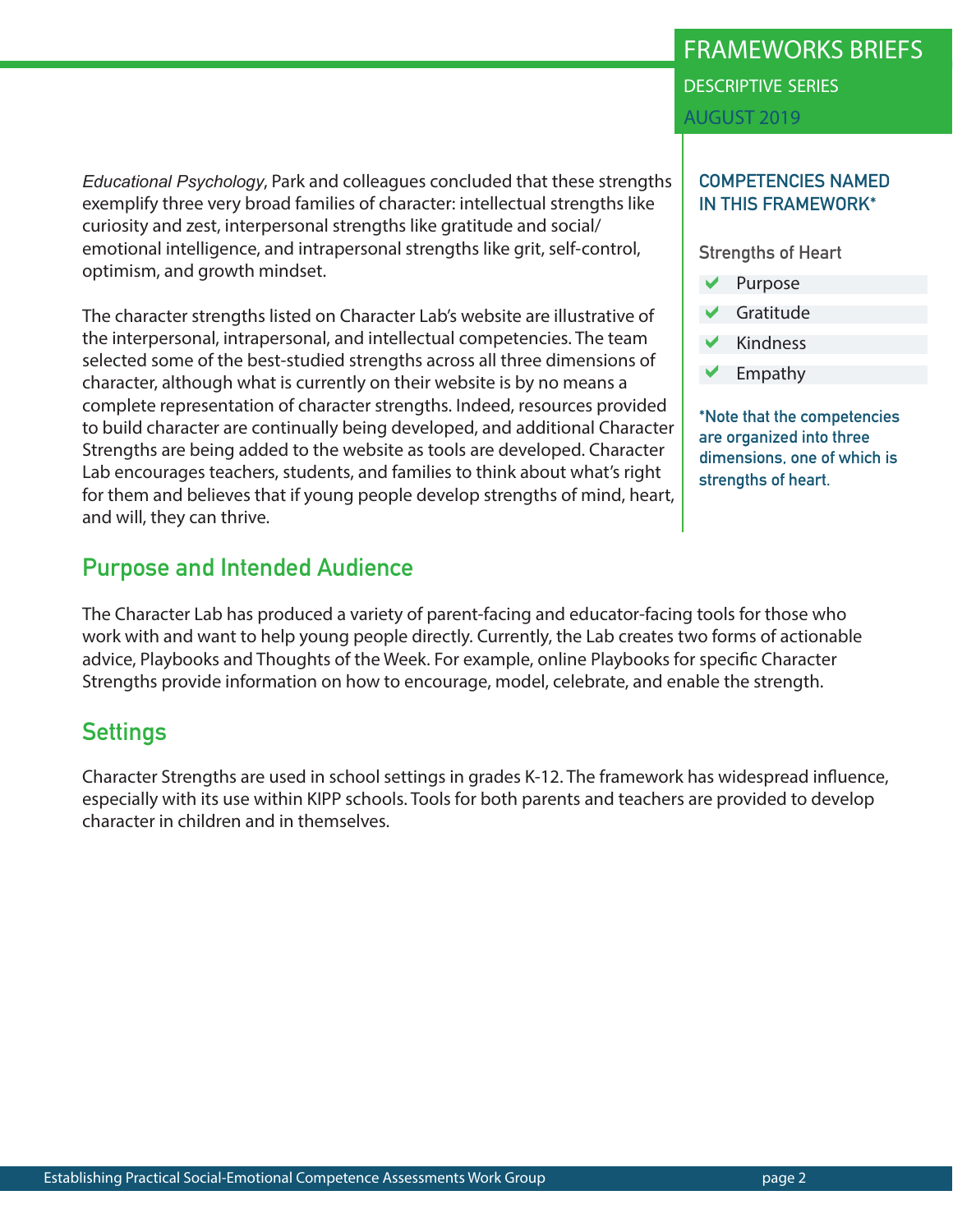## **Criteria Ratings: Conceptual Clarity**

| FIVE CONCEPTUAL CLARITY CRITERIA                                                                                                                                                                                                                                                                                                                                                                                                                                                |                                                                                                                                                                                                                                                                                                                                                                                                                                                                                                                                        |               |             |  |  |
|---------------------------------------------------------------------------------------------------------------------------------------------------------------------------------------------------------------------------------------------------------------------------------------------------------------------------------------------------------------------------------------------------------------------------------------------------------------------------------|----------------------------------------------------------------------------------------------------------------------------------------------------------------------------------------------------------------------------------------------------------------------------------------------------------------------------------------------------------------------------------------------------------------------------------------------------------------------------------------------------------------------------------------|---------------|-------------|--|--|
| <b>CRITERIA</b>                                                                                                                                                                                                                                                                                                                                                                                                                                                                 | LOW                                                                                                                                                                                                                                                                                                                                                                                                                                                                                                                                    | <b>MEDIUM</b> | <b>HIGH</b> |  |  |
| <b>Specificity</b>                                                                                                                                                                                                                                                                                                                                                                                                                                                              | Each cluster and each character strength is defined.<br>Additionally, the framework describes how the<br>strengths manifest as behaviors that can be ob-<br>served and measured. However, the framework em-<br>phasizes the dimensions of character (interpersonal,<br>intrapersonal, and intellectual) rather than focusing<br>on specific competencies.                                                                                                                                                                              |               |             |  |  |
| <b>Balance</b>                                                                                                                                                                                                                                                                                                                                                                                                                                                                  | Character Strengths are clustered into strengths of heart, will, and mind. These<br>correspond to interpersonal, intrapersonal, and intellectual competencies, re-<br>spectively. The framework is balanced and comprehensive, as it includes these<br>three dimensions as well as skills, attitudes, and mindsets.                                                                                                                                                                                                                    |               |             |  |  |
| Developmental                                                                                                                                                                                                                                                                                                                                                                                                                                                                   | Character Lab does not<br>include developmental<br>components or discuss<br>how strengths progress<br>with age.                                                                                                                                                                                                                                                                                                                                                                                                                        |               |             |  |  |
| <b>Culturally Sensitive</b>                                                                                                                                                                                                                                                                                                                                                                                                                                                     | Although Character Lab<br>acknowledges the<br>importance of a strength<br>and how each strength is<br>demonstrated may vary<br>by community, they do<br>not discuss these<br>differences.                                                                                                                                                                                                                                                                                                                                              |               |             |  |  |
| <b>Empirically Grounded</b>                                                                                                                                                                                                                                                                                                                                                                                                                                                     | Exploratory and confirmatory factor analyses support the tripartite taxonomy<br>of character, providing empirical evidence for intrapersonal, interpersonal, and<br>intellectual competencies in children. Additionally, positive peer relations, class<br>participation, and report card grades were consistently predicted by these<br>strengths. Previous research indicates that character strengths like gratitude,<br>self-control, and curiosity have been valued by cultures around the world and<br>throughout human history. |               |             |  |  |
| These ratings are intended to help illustrate the strengths and limits of some popular frameworks. They are<br>neither designed to formally compare frameworks nor endorse any framework. The ratings are based on criteria<br>defined more fully in this brief and the process of rating and appropriate uses are discussed in the introductory<br><b>brief</b> to this series. We urge practitioners to review these and prioritize which criteria are most important for use |                                                                                                                                                                                                                                                                                                                                                                                                                                                                                                                                        |               |             |  |  |

*in their particualr context.*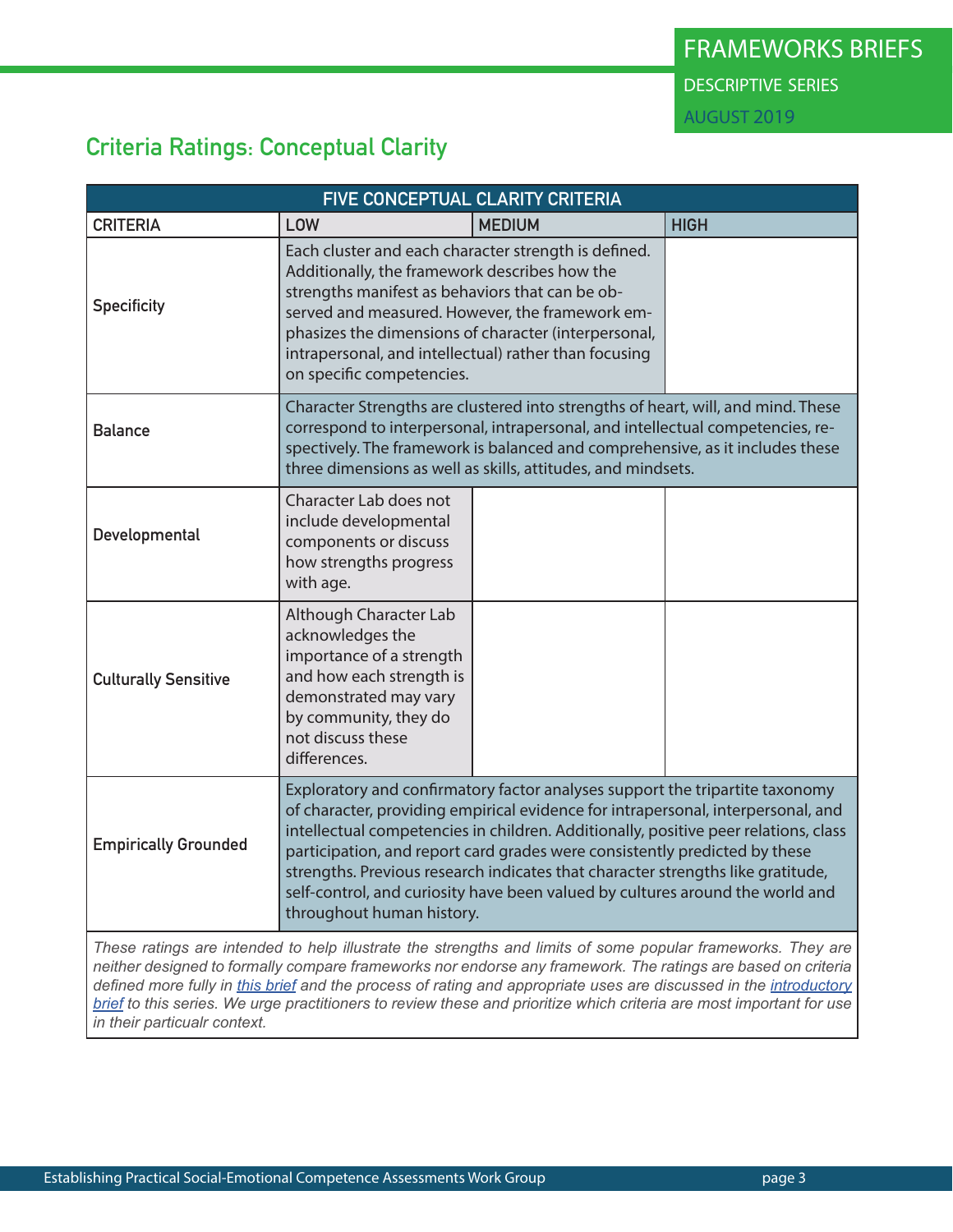## **Criteria Ratings: Implementation Support**

| FIVE IMPLEMENTATION SUPPORT CRITERIA                       |                                                                                                                                                                                                                                                                                                                                                                                                                                                                                                                                                                       |                                                                                                                                                                                                                                                                                                 |             |  |  |
|------------------------------------------------------------|-----------------------------------------------------------------------------------------------------------------------------------------------------------------------------------------------------------------------------------------------------------------------------------------------------------------------------------------------------------------------------------------------------------------------------------------------------------------------------------------------------------------------------------------------------------------------|-------------------------------------------------------------------------------------------------------------------------------------------------------------------------------------------------------------------------------------------------------------------------------------------------|-------------|--|--|
| <b>CRITERIA</b>                                            | LOW                                                                                                                                                                                                                                                                                                                                                                                                                                                                                                                                                                   | <b>MEDIUM</b>                                                                                                                                                                                                                                                                                   | <b>HIGH</b> |  |  |
| <b>Intended for Practice</b>                               | While the framework was derived from empirical<br>evidence and not originally developed for practice,<br>the research has been translated and disseminated<br>to provide evidence-based ways to develop skills in<br>practice. Character Lab's website and tools are heavy<br>on illustrations and colors and are user-friendly. The<br>website links to research papers and recommended<br>resources such as books, related organizations,<br>and news for each character strength and includes<br>videos and articles about character from experts in<br>the field. |                                                                                                                                                                                                                                                                                                 |             |  |  |
| <b>Resources for</b><br><b>Practitioners</b>               | In addition to several tools such as Playbooks, other resources are available<br>and include: classroom posters with visuals of each strength with descriptions;<br>sections on "What the Research Says"; links to readings and videos; and ready-<br>to-use strategies/lesson plans for educators designed to build specific character<br>strengths in middle and high school students.                                                                                                                                                                              |                                                                                                                                                                                                                                                                                                 |             |  |  |
| <b>Resources for Use with</b><br><b>Children and Youth</b> | Playbooks.                                                                                                                                                                                                                                                                                                                                                                                                                                                                                                                                                            | While resources are primarily for parents and<br>educators, student worksheets and other resources<br>for use by children and youth are included in                                                                                                                                             |             |  |  |
| <b>Resources for</b><br><b>Measurement and</b><br>Data Use |                                                                                                                                                                                                                                                                                                                                                                                                                                                                                                                                                                       | Character Lab has developed a Character<br>Growth Card as a conversation starter for setting<br>personal growth goals for each character strength,<br>yet it is not a validated tool. Additionally, Character<br>Lab specifically advises against the use of<br>summative character assessment. |             |  |  |
| <b>Empirically Tested</b>                                  | Character Lab supports a Research Network that aims to bring the latest char-<br>acter development strategies to schools by gathering data on the effectiveness<br>of promising research ideas. This consortium of innovative schools around the<br>country works collaboratively with leading scientists to conduct research that is<br>student-centered and aligned with school needs. Additionally, Character Lab<br>has an annual Educator Summit.                                                                                                                |                                                                                                                                                                                                                                                                                                 |             |  |  |
|                                                            |                                                                                                                                                                                                                                                                                                                                                                                                                                                                                                                                                                       |                                                                                                                                                                                                                                                                                                 |             |  |  |

*These ratings are intended to help illustrate the strengths and limits of some popular frameworks. They are neither designed to formally compare frameworks nor endorse any framework. The ratings are based on criteria defined more fully in [this brief](https://measuringsel.casel.org/wp-content/uploads/2019/08/AWG-Framework-A.3-2nd-Edition.pdf) and the process of rating and appropriate uses are discussed in the [introductory](https://measuringsel.casel.org/wp-content/uploads/2019/08/AWG-Introductory-Brief.pdf) [brief](https://measuringsel.casel.org/wp-content/uploads/2019/08/AWG-Introductory-Brief.pdf) to this series. We urge practitioners to review these and prioritize which criteria are most important for use in their particualr context*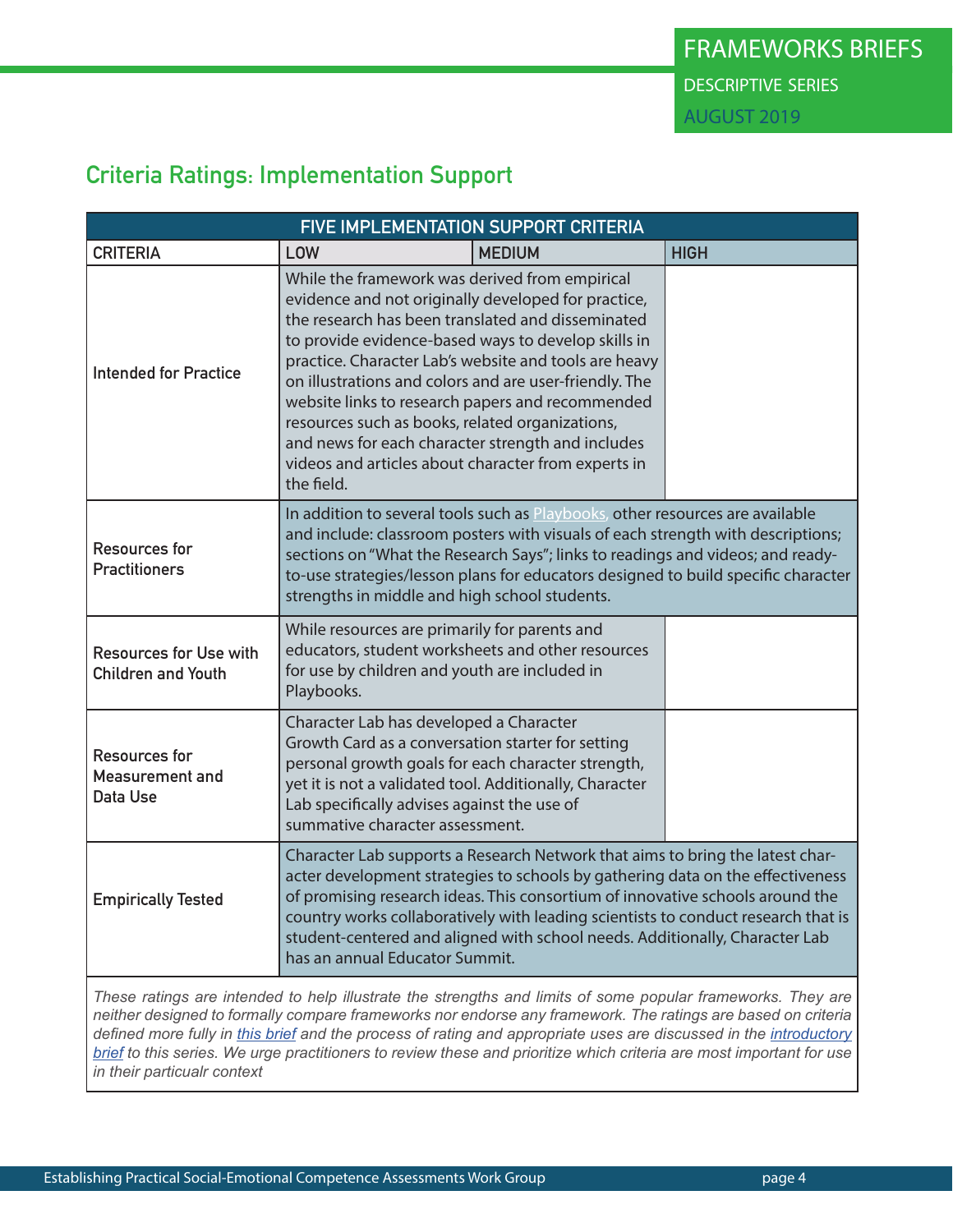## **Summary of Framework**

Character Lab's Tripartite Taxonomy of Character is a practical framework of interpersonal, intrapersonal, and intellectual character strengths tied to achievement and well-being. Actionable advice and many supporting tools for practitioners are provided by Character Lab, a nonprofit with the mission of advancing the science and practice of character development. The framework is grounded in research and actively being studied and improved by a dedicated organization.

### **About the Developer**

 $Character$ LAB

Character Lab is a nonprofit organization founded in 2013 by three individuals: Angela Duckworth, a MacArthur Fellow

and Christopher H. Browne Distinguished Professor of Psychology at the University of Pennsylvania; Dave Levin, co-founder of the KIPP public charter schools; and Dominic Randolph, Head of Riverdale Country School. Character Lab's mission statement is to advance the science and practice of character development.

The team of scientists and educators at Character Lab pursues two related aims:

- 1. Generating high-impact scientific insights about character strengths via the Research Network, a school-based consortium of researchers and schools.
- 2. Translating scientific insights into actionable advice for teachers and parents.

## FRAMEWORKS BRIEFS descriptive series AUGUST 2019

## **References**

Park, D., Tsukayama, E., Goodwin, G. P., Patrick, S., & Duckworth, A. L. (2017). A tripartite taxonomy of character: Evidence for intrapersonal, interpersonal, and intellectual competencies in children. *Contemporary Educational Psychology, 48:* 16- 27.

Mathematica Policy Research. (2015, September). Going to scale: As KIPP network grows, positive impacts are sustained. Retrieved from: [http://](http://www.kipp.org/wp-content/uploads/2016/09/kipp_scale-up_ifbrief-1.pdf) [www.kipp.org/wp-content/](http://www.kipp.org/wp-content/uploads/2016/09/kipp_scale-up_ifbrief-1.pdf) [uploads/2016/09/kipp\\_scale](http://www.kipp.org/wp-content/uploads/2016/09/kipp_scale-up_ifbrief-1.pdf)[up\\_ifbrief-1.pdf](http://www.kipp.org/wp-content/uploads/2016/09/kipp_scale-up_ifbrief-1.pdf)

**Useful Links to Explore Character Lab website:** 

• <https://characterlab.org/>

**KIPP's Use of Character:** 

• [https://www.kipp.org/](https://www.kipp.org/approach/character/ ) [approach/character/](https://www.kipp.org/approach/character/ )

#### **About the Author**



#### **TERESA BOROWSKI, M.A University of Illinois at Chicago**

Teresa Borowski is a graduate student in the Community and Prevention Research PhD program in Psychology at the University of Illinois at Chicago (UIC), where her research focuses on social-emotional competence development, particularly through dance and other arts. She works as a research specialist with CASEL's research team and the Frameworks subgroup of the Assessment Work Group. She is also the co-editor of Measuring SEL's blog. Prior to UIC, Teresa worked as a research assistant in the Infant Cognition Lab and the Cultural Studio at the University of Illinois at Urbana-Champaign and for the Learning and Memory Lab at the Beckman Institute for Advanced Science and Technology.